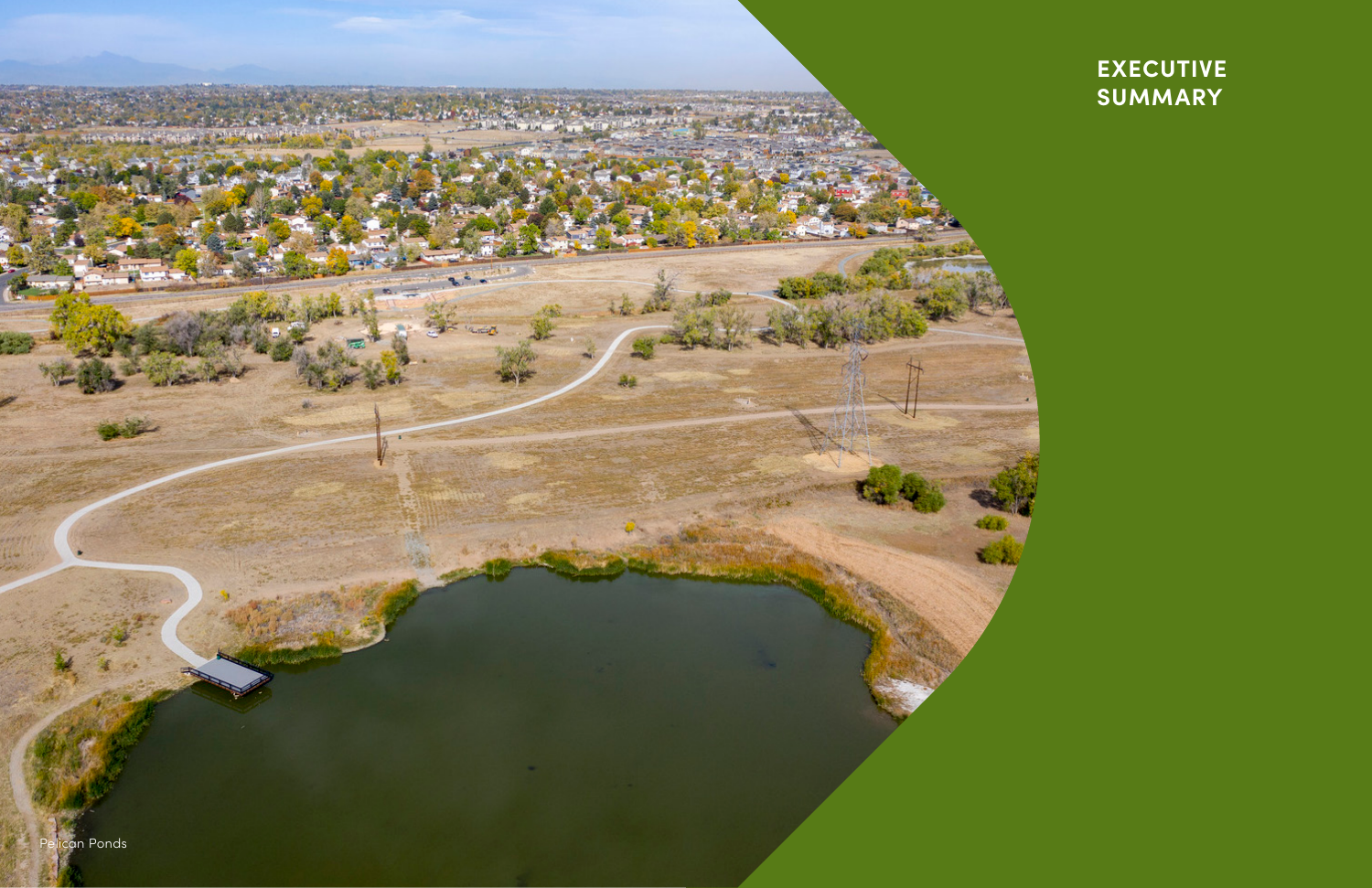# EXECUTIVE SUMMARY

The Adams County Parks, Open Space and Trails (POST) Master Plan is designed to help guide the County in future park, open space and trail management and development to better serve the community while sustaining and conserving natural environments. This plan reflects the mission and goals of the Adams County Parks, Open Space and Cultural Arts Department. It is an update to the 2012 Open Space, Parks and Trails Master Plan, and has been developed concurrently with the County's Comprehensive Plan and Transportation Master Plan.

The planning process is divided into two phases. The first phase is the analysis of existing conditions and opportunities, and the second phase is where the findings from the earlier phase, along with public input and projections, are used to produce the vision for the master plan. This report documents the first phase existing conditions and opportunities.

# ESTABLISHING A VISION

The primary goals of this master plan update are to:

- Ensure the County's parks, trails and open space lands meet the needs of a growing and diverse population;
- Enhance the quality of life for residents and visitors;
- Ensure that important natural resources and unique county characteristics are protected.

jurisdictional entities. These include the Rocky Mountain Arsenal National Wildlife Refuge, Barr Lake State Park, Heron Pond/Heller Open Space, and Westerly Creek Park. Municipalities and townships within Adams County also have their significant share of park and open space acreage. The existing trails in the county stretch out to 559 miles with the most notable being the South Platte River Trail and the Clear Creek Trail. Adams County manages 40.75 miles of these trails.

Visitation numbers to parks, open space and trails were over half a million in 2019, up 40 percent since 2017.

The county has had steady population growth mostly occurring in the urbanized southwest portion. The County currently provides about 54 acres of existing publicly accessible parks, open space, and trails per 1,000 residents. To maintain this ratio compared with projected population growth, the County will need to provide an additional 500 acres by 2030, and combined other entities within the County an additional 6,500 acres will be needed. Approximately 32 percent of Adams County's residents are not currently within a 5-minute walk of a neighborhood park or a 10-minute walk from a community or regional park. Most of the underserved areas are unincorporated Adams County:

• Northwest and northcentral Adams County, west of Highway 85 (Todd Creek) and east of I-76

The master plan is guided by a vision statement: "Cultivate an integrated system that ensures access for all residents to parks, trails and open space properties; identifies areas for future growth; preserves and enhances important wildlife habitats and corridors, natural and scenic resources, and agricultural lands; expands trail connections; and broadens recreational opportunities." It also sets five key themes throughout:

- 1. **Natural resource, agricultural land and wildlife habitat protection and riparian enhancement**
- 2. **Diverse outdoor recreation and creative gathering places**
- 3. **Partnerships, regional coordination and stewardship**
- 4. **Dynamic trail connections**
- 5. **Equitable park offerings**

The County has identified five concentration areas for this plan:

- Clear Creek and the South Platte River corridors
- Riverdale Regional Park
- Existing parks and urban/ unincorporated areas
- Recreation opportunities
- 5 Strategic Corridors

Adams County residents enjoy public access to 772 properties classified as parks, open space and trailheads (dedicated access points to trails). Thirty-one of these properties are owned and managed by the County, including four community parks, one regional park, 15 open spaces, and 11 trails/trailheads. Several major parks and open spaces are owned and managed by other federal, state and

• Confluence Area / southwest Adams County around Washington Street south of I-270

- 
- The Highway 85 corridor features a gap in parks and open space, however, these areas are primarily industrial uses
- The area between Highway 85 and I-76 along E-470 • Aurora, south of Denver International Airport

Most residents are, however, within a 15-minute drive from a regional park and almost two-thirds of Adams County's ethnic/racial minority groups and at-risk populations are located in areas that are within walking distance to parks, a number similar to that of the county's general population. This service analysis does not take into account access to active recreation facilities such as recreation centers, swimming pools and athletic fields. Not all residents have access to these types of facilities.

# MASTER PLAN ELEMENTS

# **Funding Sources**

In 2020, voters in Adams County overwhelmingly supported making the 0.25 percent sales tax for open space permanent. Proceeds from this tax, which have funded more than 538 projects with more than \$212 million over its first 20 years, will also support many of the goals and objectives of this master plan. These funds are distributed in three ways. Sixty-eight percent is awarded through a competitive grant program, 30 percent is distributed back to the jurisdiction where the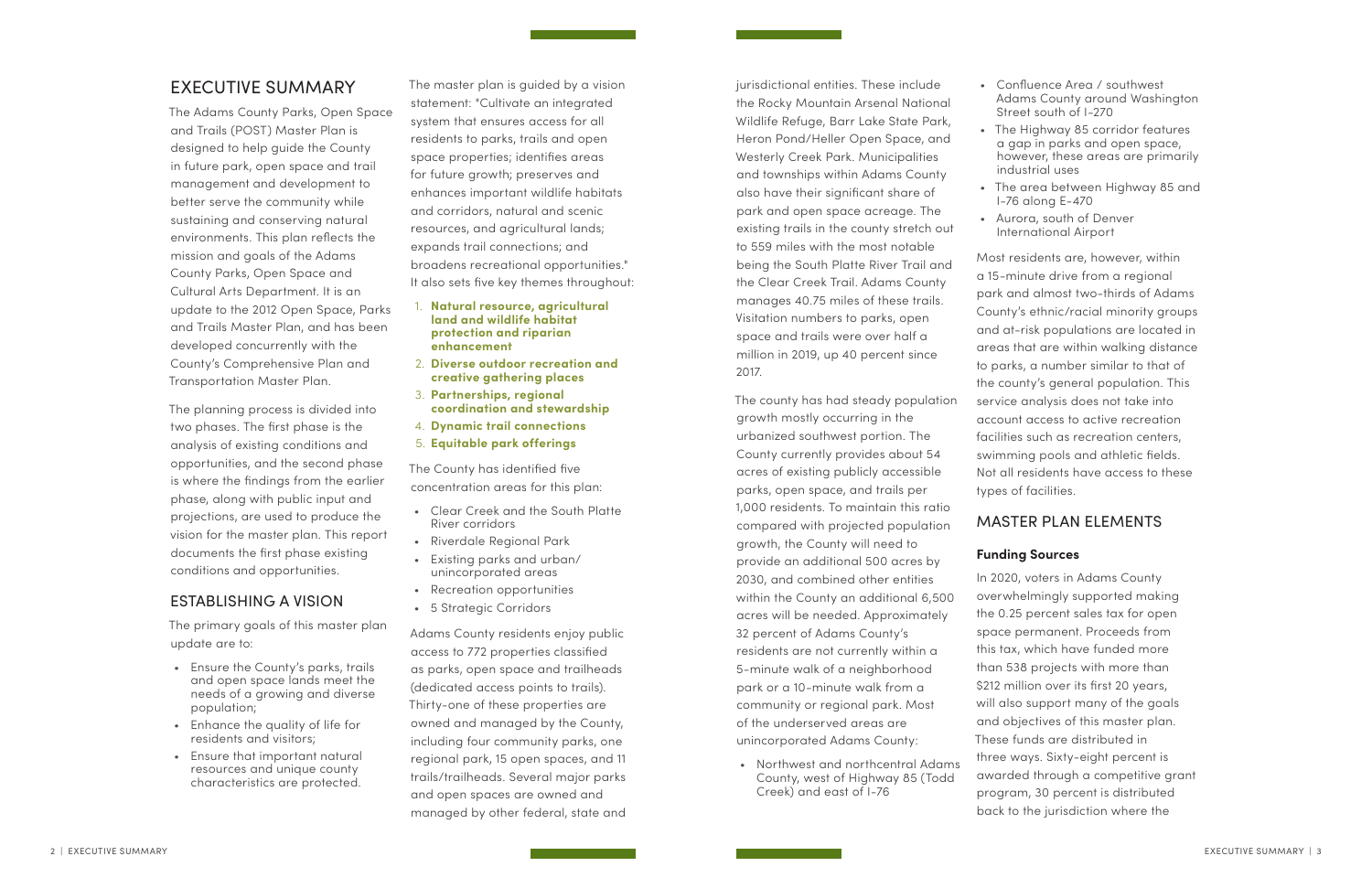tax was generated, and two percent is allocated to administration costs. Other funding sources are available through the lottery-funded Great Outdoors Colorado (GOCO) program, which has allocated nearly \$30 million to Adams County through 126 grants since 1992.

# **Evaluation of Lands**

The master plan includes a section dedicated for the evaluation of lands for future parks and open space consideration. This section of the plan outlines four different criteria used to perform a weighted Geographic Information System (GIS) suitability assessment: Agricultural Conservation, Wildlife Habitat/Natural Lands/Riparian Conservation, Needs/ Suitability for Recreation, and Scenic Views. This analysis shows high values for environmental/wildlife habitat conservation along key waterways. High value for agriculture conservation in shown in a variety of locations such as the Historic Splendid Valley, South Platte River Greenway, and central and eastern areas of the County. Some incorporated areas that have populations more densely located within/surrounding them are identified as desirable filling existing recreation gaps in provision. This analysis will be used in a future phase of the project to identify with public input priority areas for land conservation or acquisitions.

The Parks, Open Space, and Trails Master Plan along with supporting management plans, regulations, site plans and policies can address questions such as:

What can be done to increase visitation to park, open space and trail assets by everyone to build civic trust?

How can the departments support inclusion and create opportunities for social connections among diverse groups?

How can parks departments link unsheltered populations to services and avoid the type of enforcement mitigation of displacement and loss of possessions that has proven to complicate and exacerbate poverty and health conditions?

How to reduce discomfort some people feel from viewing the circumstances of unhoused individuals that may cause them to be dissatisfied with a space or not visit it? What physical characteristics would reduce association with high-risk environments?

What actions can be taken to discourage and respond to behavior that is anti-social unsafe, or a criminal act? How maintenance standards can be upheld?

It is critical that parks and recreation providers take a problem-solving approach to homelessness and work as part of a collaborative response to this issue. Parks and recreation providers need to focus on community

# CONTEMPORARY ISSUES AND INFLUENCES FOR PARKS, OPEN SPACE AND TRAILS

The existing conditions evaluated within this report point to a range of opportunities for more exploration in the second phase of the master plan process along with identification of strategies and actions.

# **Equity**

### SOCIAL INCLUSION

Equity is just and fair inclusion into a society in which all can participate, prosper, and reach their full potential. Equitable park offerings means "ensuring everyone receives the appropriate investment for where they are", understanding that "some communities need more investment because they have historically been underserved" (NRPA 2020 equity definition). The opportunity exists throughout this master plan to establish diverse spaces for outdoor recreation, community gathering, connectivity, and experiences in nature, thereby striving for vast social inclusion across the county.

# HOMELESSNESS

Homelessness is a societal issue that can only be mitigated when involving a range of stakeholders, which oftentimes includes park and recreation agencies. Adams County has several organizations, initiatives, and resources in place that assist homeless individuals and those who are at risk of becoming homeless.

education, training, design of their assets and working with service providers.

# **Sustainability**

SUSTAINABLE PRACTICES Adams County has the opportunity to lead in environmentally sustainable practices through its operations and maintenance approaches to parks, open spaces and trail resources. The County is currently undertaking a sustainability audit and plan creation for their internal operations. Areas to address environmental sustainability for parks, open space, and trails include water conservation, green infrastructure and energy conservation. The County has adopted philosophies towards sustainability, placing equal value and importance on environmental protection, social responsibility, and fiscal management. This will be reflected in the master plan. CLIMATE CHANGE Understanding the extent and potential magnitude of climate change impacts provides the County with future-thinking opportunities to plan for and make reasonable decisions in both adapting to and mitigating these climate impacts. Anticipating the coming climate changes will allow the County to prioritize applicable adaptation strategies to ensure community members are able to continue to enjoy a high quality of life as environmental challenges are magnified. At the